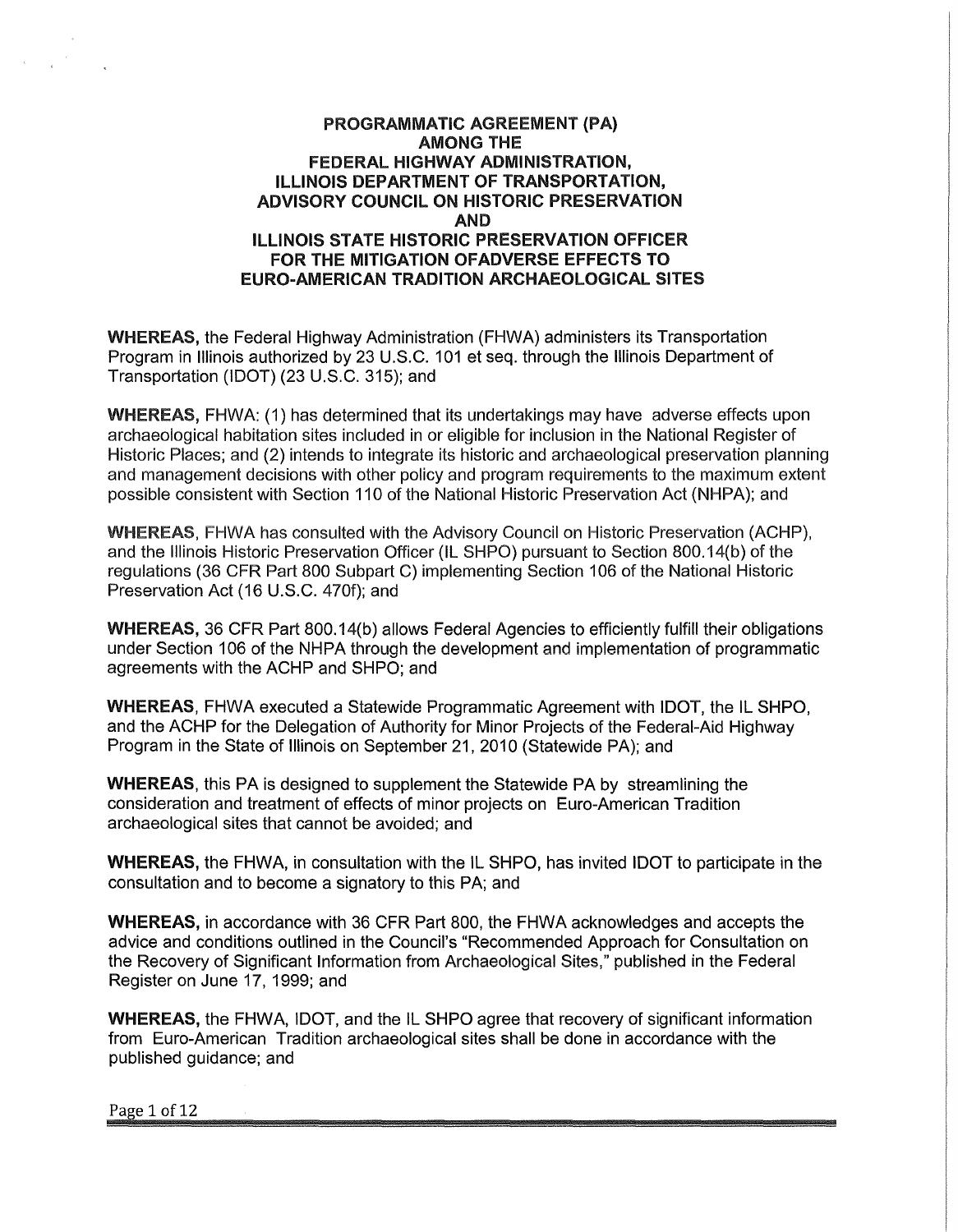WHEREAS, the FHWA, IDOT, and the IL SHPO agree that it is in the public interest to expend funds to implement such projects and to streamline the process for the recovery of significant information from Euro-American Tradition archaeological sites that cannot be avoided; and

NOW, THEREFORE, the FHWA, IDOT, ACHP, and IL SHPO agree that the treatment of Euro-American Tradition archaeological properties in accordance with the terms of this PA shall satisfy FHWA's Section 106 responsibility for individual undertakings affecting such properties.

### **STIPULATIONS**

FHWA shall ensure that the following measures are carried out in a timely manner and with adequate resources in compliance with the NHPA of 1966 (16 U.S.C. 470):

### I. **APPLICABILITY**

IDOT may use the streamlined approach in this PA to comply with Section 106 of the NHPA for FHWA-funded minor highway projects that affect Euro-American Tradition archaeological sites when all of the following conditions are met:

- A. IDOT determines the following, with written concurrence from the IL SHPO:
	- i. The only historic properties potentially affected by the undertaking are archaeological sites;
	- ii. The sites are examples of the Euro-American Tradition, which mean they display patterns of technology and material culture that separate historic period archaeological sites generated primarily by European immigrant and descendent populations from sites generated by indigenous North American populations following traditional cultural practices; and
	- iii. The sites are determined to be significant and are of value chiefly for the information on history that they are likely to yield through archaeological, historical and scientific methods of information recovery and have little value for preservation in place.
- B. The sites are being impacted by a project that is categorically excluded from having to prepare an Environmental Impact Statement.
- C. Indian Tribes have been notified of the project, have had the opportunity to express concerns about the undertaking, and no Tribe has expressed concern about potential impacts to indigenous Traditional Cultural Properties.
- D. The IL SHPO has been notified of the project, has had the opportunity to express concerns about the undertaking, and when appropriate, has notified IDOT of groups with a potential interest in the affected site (or sites) so that IDOT can inform the group (or groups) of the undertaking's potential adverse effect.
- E. The archaeological sites are unlikely to contain human burials or remains.

#### Page 2 of 12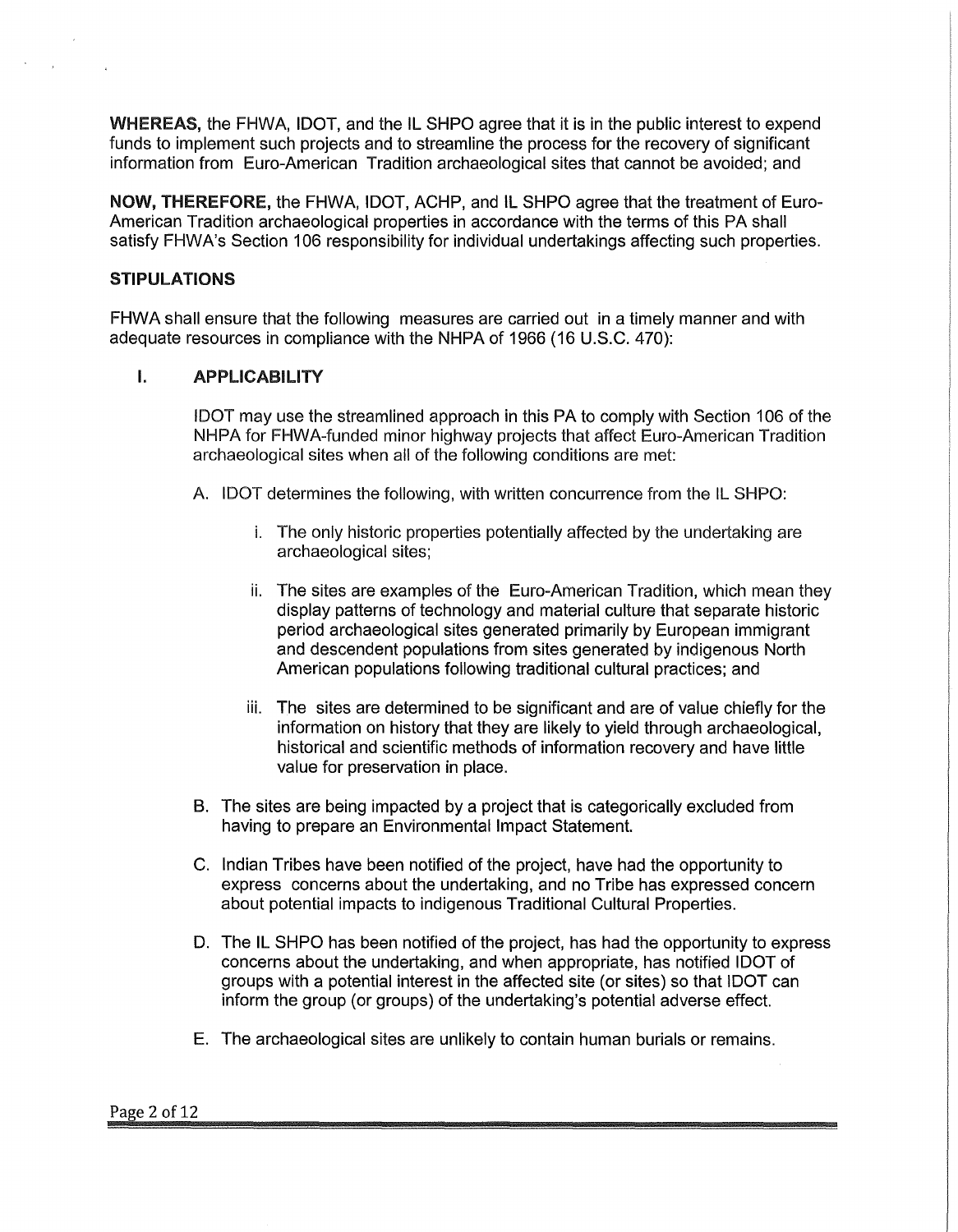### II. General Requirements

In compliance with its responsibilities under the NHPA and as a condition of its award of any assistance under the Federal-Aid Highway Program to IDOT, FHWA shall require that IDOT carry out the requirements of 36 CFR Part 800 inclusive, all applicable Council policies and guidelines, or the requirements set forth in this PA for all FHWA undertakings. FHWA will ensure that IDOT observes the following requirements.

- A. Employment of Qualified Personnel. For the purpose of implementing this PA, IDOT shall continue to employee qualified staff that meet the requirements of 36 CFR Part 61, Appendix A. At a minimum, the professional staff required to carry out the terms of this PA shall consist of one permanent, full time, archaeologist. In the event of a prolonged absence (6 months) of the IDOT archaeologist, IDOT will, in consultation with IL SHPO, appoint an archaeologist that meets the requirements of 36 CFR Part 61, Appendix A.
- B. Annual Evaluation. IDOT, FHWA and the IL SHPO shall complete annual evaluations of this agreement, by December  $15<sup>th</sup>$ . At least 30-days prior to the annual evaluation, IDOT shall submit a report to the FHWA, IL SHPO, and ACHP. This report shall include, but is not limited to, summaries in table form identifying all undertakings processed under this PA and specifying project names, towns, and all findings pursuant to 36 CFR 800. The report should also include a narrative description of accomplishments, concerns, and recommendations regarding any changes to this PA.
- C. IDOT is responsible for any finding regarding: (i) the undertaking's Area of Potential Effect (APE); (ii) the eligibility of archaeological properties to the National Register of Historic Places within the project's APE; (iii) whether sites warrant preservation in place, (iv) whether sites belong to the Euro-American Tradition, (v) determination of effect; (iv) interpretation of the Secretary of the Interior's Standards for Historic Preservation Projects. These responsibilities may not be delegated to project sponsors or consultants.
- D. IDOT is responsible for ensuring all archaeological work is completed consistent with the approaches of the Secretary of the Interior's Standards and Guidelines for Identification (48 FR 44720-23) and take into account the National Park Service publication The Archaeological Survey: Methods and Uses (1978), the ACHP's Section 106 Archaeological Guidance (http://www.achp.gov/archguide ), and the IL SHPO's guidelines for archaeological investigations.

### **Ill. IDENTIFICATION, EVALUATION, AND MITIGATION (PHASE** I, **11, AND** Ill)

- A. To evaluate National Register eligibility and to facilitate IDOT construction scheduling, subsurface Phase II testing shall be performed as soon as feasible at those Euro-American Tradition archaeological sites determined potentially eligible for the National Register by IDOT's Cultural Resources staff.
- B. The Cultural Resources staff at IDOT shall evaluate properties indentified through Phase II testing and documented in preliminary field reports against the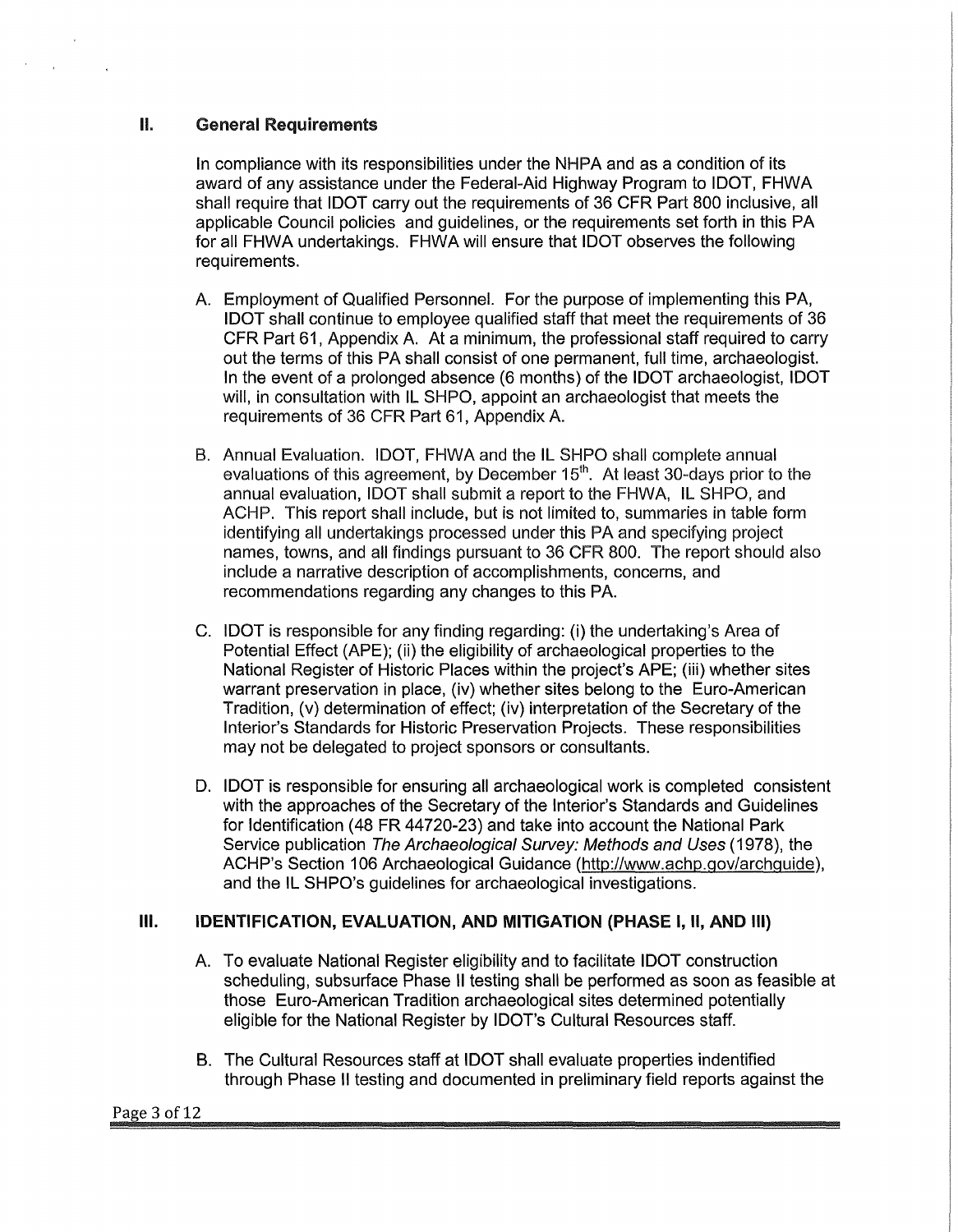National Register criteria (36 CFR 60.4) and shall seek the concurrence of the IL SHPO in these determinations. In cases where IDOT's Cultural Resources staff and the IL SHPO concur that archaeological properties are not National Register eligible, no further investigation is required.

- C. For those Euro-American Tradition archaeological sites determined eligible for the National Register by IDOT's Cultural Resources staff, and when IL SHPO concurs that preservation in place is not the preferred option, IDOT will complete Phase Ill mitigation. In consultation with the IL SHPO, IDOT will inform interested groups of the undertaking's potential adverse effect and will take into consideration their comments regarding the treatment of the affected resource. A generalized Data Recovery Plan (DRP) shall be followed in the treatment of these resources (see Appendix A), or if warranted, a specific DRP may be developed. The Cultural Resources staff at IDOT will make the determination of the applicability of the generalized DRP in consultation with the IL SHPO. Factors in this determination will include, but not be limited to, site type, site chronology, site location, project type, and project schedule.
- D. In some situations, it is in the best interest of the resource to complete Phase Ill mitigation immediately after Phase II resource identification. IDOT will inform IL SHPO and FHWA of the planned Phase Ill mitigation, and IDOT will proceed when IL SHPO and FHWA provide approval or after 10 business days, if IL SHPO and FHWA have not provided a response.
- E. Human remains are not expected to be discovered during the investigations conducted under this PA. If human remains are discovered the provisions of the Illinois Human Skeletal Remains Protection Act (20 ILCS 3440) will be followed.
- F. All archaeological reports resulting from investigations conducted under this PA will comply with contemporary standards including the Secretary of the Interior's Standards for Final Reports of Data Recovery Programs (42-FR-5377-79) and the IL SHPO's guidelines for report preparation. These reports will be submitted by IDOT to the IL SHPO in a timely manner after the completion of all field and laboratory investigations.
- G. IDOT will ensure that all artifacts, analytical samples, records, photographs, and other data associated with sites investigated under this PA will be curated at the University of Illinois Urbana-Champaign and managed by Illinois State Archaeological Survey (ISAS) in accordance with federal standards as outlined in 36 CFR, Part 79.
- H. IDOT will ensure that information recovered from Euro-American Tradition archaeological site investigated under this PA will be made available to the general public and interested professionals: (1) by posting site investigation results on the ISAS website, (2) by ISAS personnel presenting lectures to public and professional audiences, when feasible, (3) by ISAS preparing and distributing an annual report of site investigations and related research and public outreach activities, and (4) by ISAS periodically preparing and publishing studies that synthesize the data recovered under this PA (e.g., overview studies cited in Appendix A).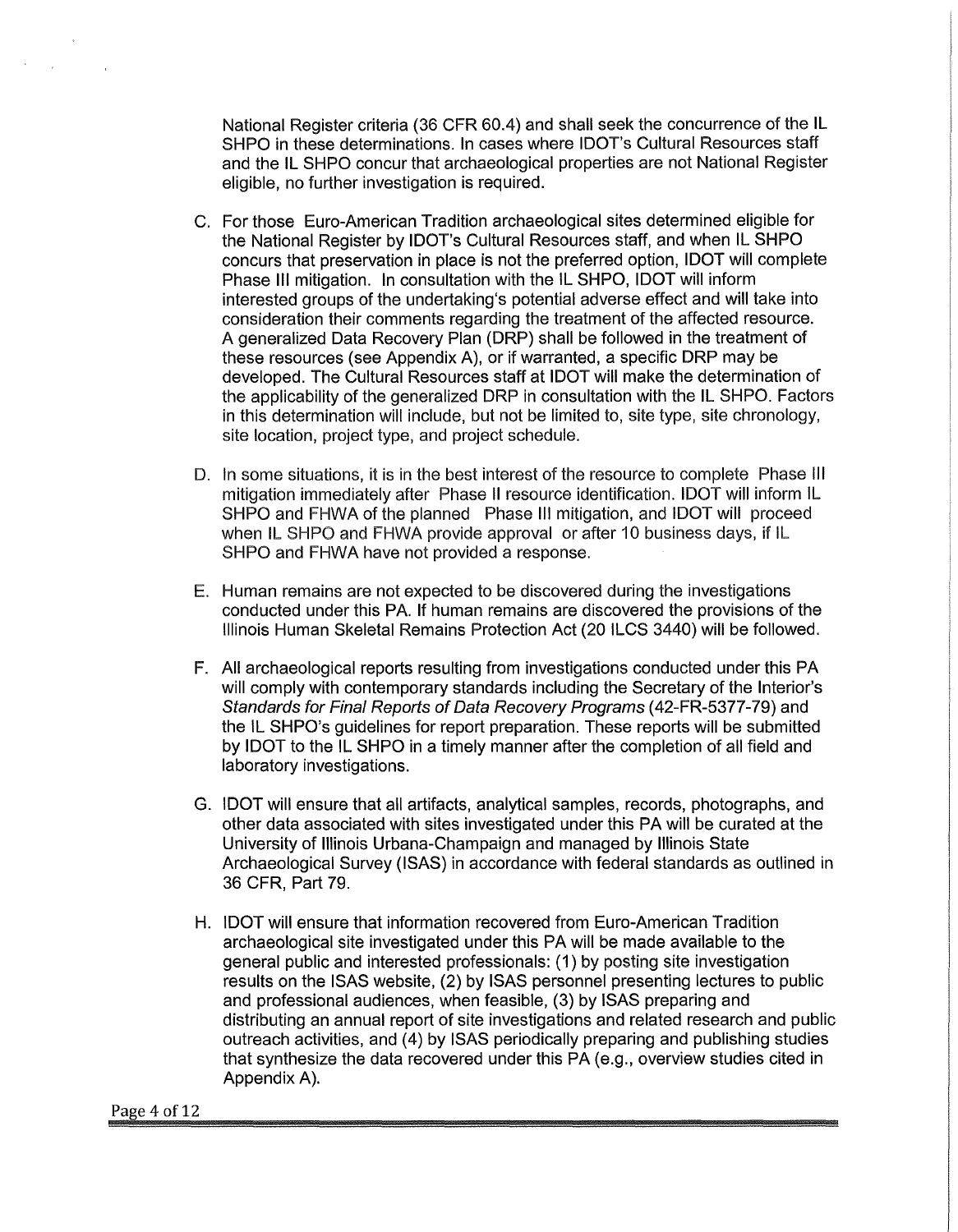### IV. OTHER STIPULATIONS

A. Unanticipated Discoveries During Construction

If unanticipated discoveries of historic properties are encountered during the implementation of any project under this PA, IDOT and FHWA shall comply with 36 CFR 800.13 by stopping work in the immediate area and informing the IL SHPO of such unanticipated discoveries or effects within two (2) business days.

If unanticipated effects on historic properties are found to be occurring during the implementation of any project under this PA, IDOT and FHWA shall consult with the IL SHPO and develop an appropriate treatment plan.

In the case of an unanticipated discovery of human remains or burials during the implementation of any project under this PA, IDOT and FHWA shall comply with the Illinois Human Skeletal Remains Protection Act (20 IL CS 3440) as administered by the Illinois Historic Preservation Agency (IHPA).

- B. Monitoring Provisions of PA
	- i. IDOT and FHWA will consult as needed to review the terms of this PA.
	- ii. FHWA and IDOT may review activities carried out pursuant with this agreement and the IL SHPO and ACHP may be invited to participate, as appropriate. IDOT shall cooperate in carrying out the review effort. Should monitoring or other activities result in evidence that the requirements of the PA need modification or are not being met, FHWA will consult with IL SHPO, ACHP and IDOT to develop and implement corrective measures.
- C. Dispute Resolution. If the IL SHPO, IDOT, the ACHP or a consulting party for an individual undertaking carried out under the terms of this PA objects in writing to the FHWA regarding any action carried out or proposed with respect to the implementation of this PA, then FHWA shall consult with the objecting party to resolve this objection. If after such consultation FHWA determines that the objection cannot be resolved through consultation, then FHWA shall forward all documentation relevant to the objection to the ACHP, including FHWA's proposed response to the objection. Within thirty (30) days after receipt of all pertinent documentation, the ACHP shall exercise one of the following options:
	- i. Advise FHWA that the ACHP concurs in FHWA's proposed response to the objection, whereupon FHWA will respond to the objection accordingly; or
	- ii. Provide FHWA with recommendations, which FHWA shall take into account in reaching a final decision regarding its response to the objection.

Should the ACHP not exercise one of the above options within thirty (30) days after receipt of all pertinent documentation, FHWA may assume the ACHP's concurrence with the proposed response to the objection.

#### Page 5 of 12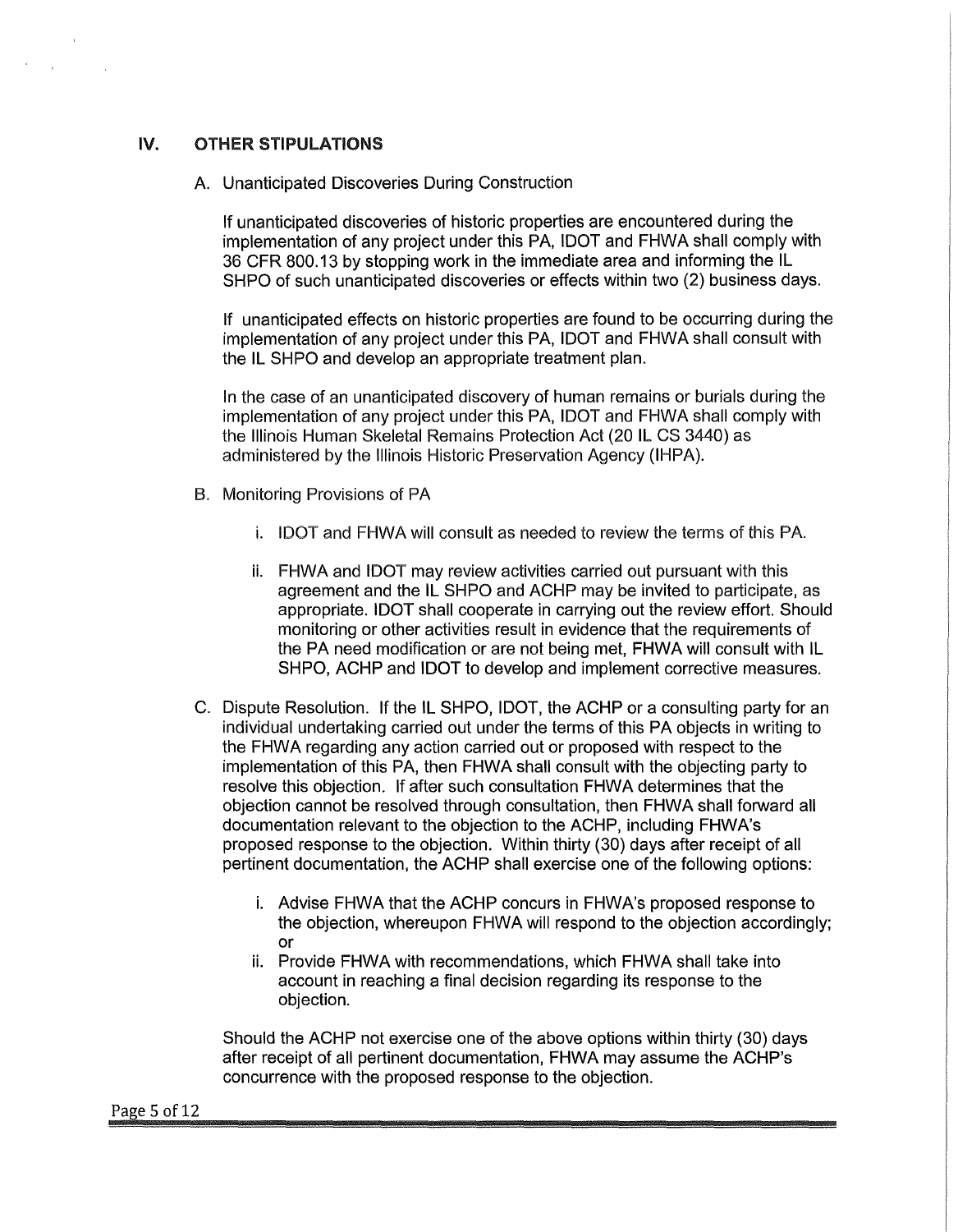- D. Terminate, Modify and Amend
	- i. Any party to this PA may terminate it by providing thirty (30) days written notice to the other parties, provided that the parties shall consult during the period prior to termination to seek agreement on amendments or other action that would avoid termination. In the event of termination, FHWA shall conduct individual project review pursuant to 36 CFR Part 800.
	- ii. In consultation with the IDOT, IL SHPO and the ACHP, FHWA will review the effectiveness of this PA every ten (10) years from the date of execution for modifications or termination. If no changes are proposed and no party objects, the term of the PA may be extended for another ten years with the written agreement of the parties.
	- iii. Any party to this agreement may request that it be amended, whereupon the parties shall consult to consider such amendment. The amendment will be effective on the date a copy is signed by all of the original signatories.
	- iv. If the PA expires or is terminated, IDOT shall consult with FHWA, IL SHPO, and ACHP regarding projects that were initiated under this PA but not yet completed to determine how to best conclude the Section 106 process for those projects.

Execution and implementation of this PA evidences that the FHWA has satisfied its Section 106 responsibilities for all sites covered by this PA.

# **Signatories**

**FEDERAL HIGHWAY ADMINISTRATION** BY:

**DATE** 

Norman/R. Stoner, Division Administrator

**ADVISORY COUNCIL ON HISTORIC PRESERVATION** 

BY: Oblum Mr. Cowler DATE 8/30/4 John M. Fowler, Executive Director

**ILLINOIS-STATE HISTORIC PRESERVATION OFFICER** 

 $\frac{1}{2}$  $v_{\text{ave}}$   $\left\{\text{Kport}\right\}_{\text{part}}$   $8|2|1|$ BY:

Anne Haaker, Deputy State Historic Preservation Office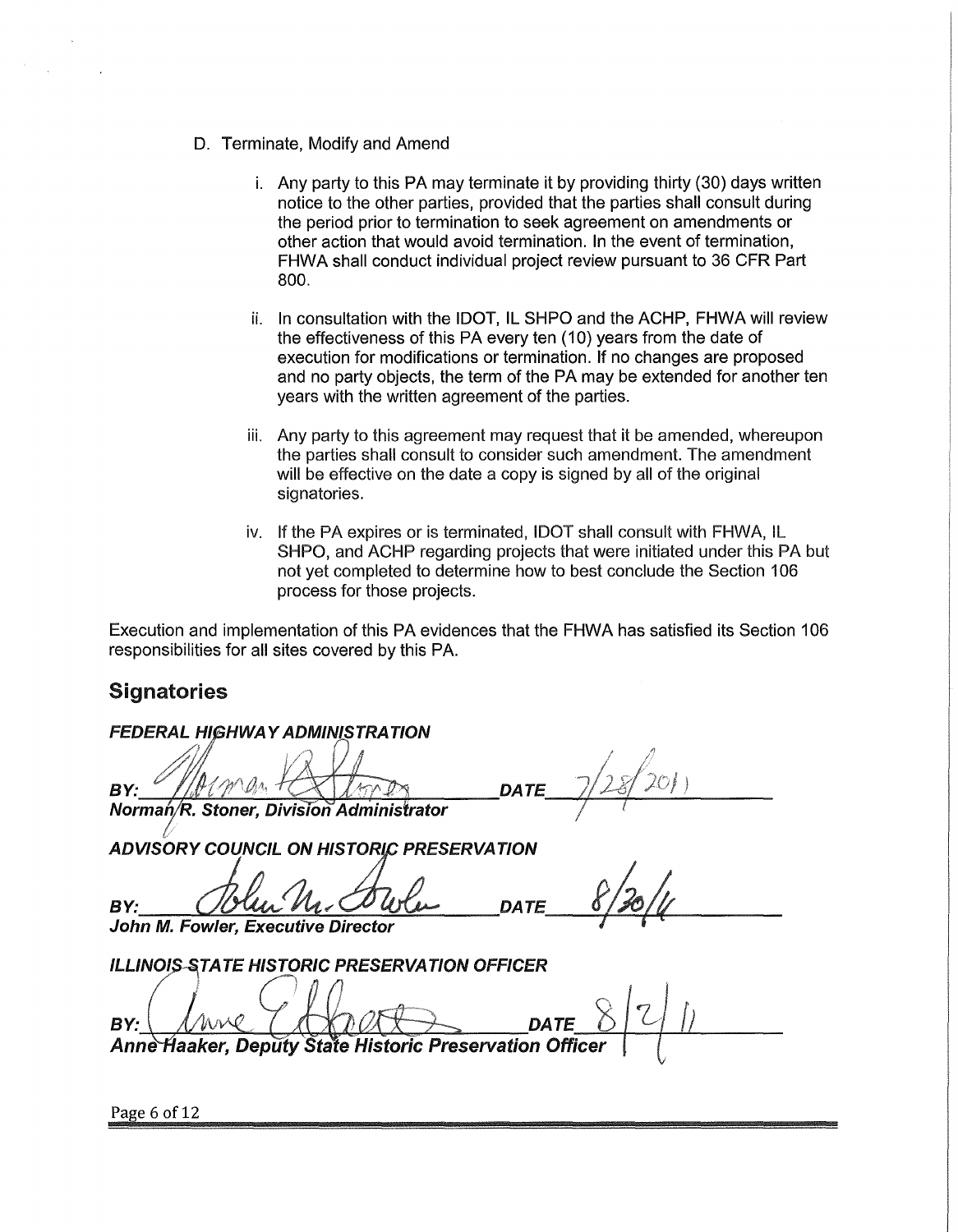## INVITED SIGNATORY:

ILUNOIS DEPARTMENT OF TRANSPORTATION

I B~ ~~ DATE \_\_ *-#,\_~\_~l~'~I \_\_ \_* Scott Stitt, Bureau Chief of Design and Environment

Page 7 of 12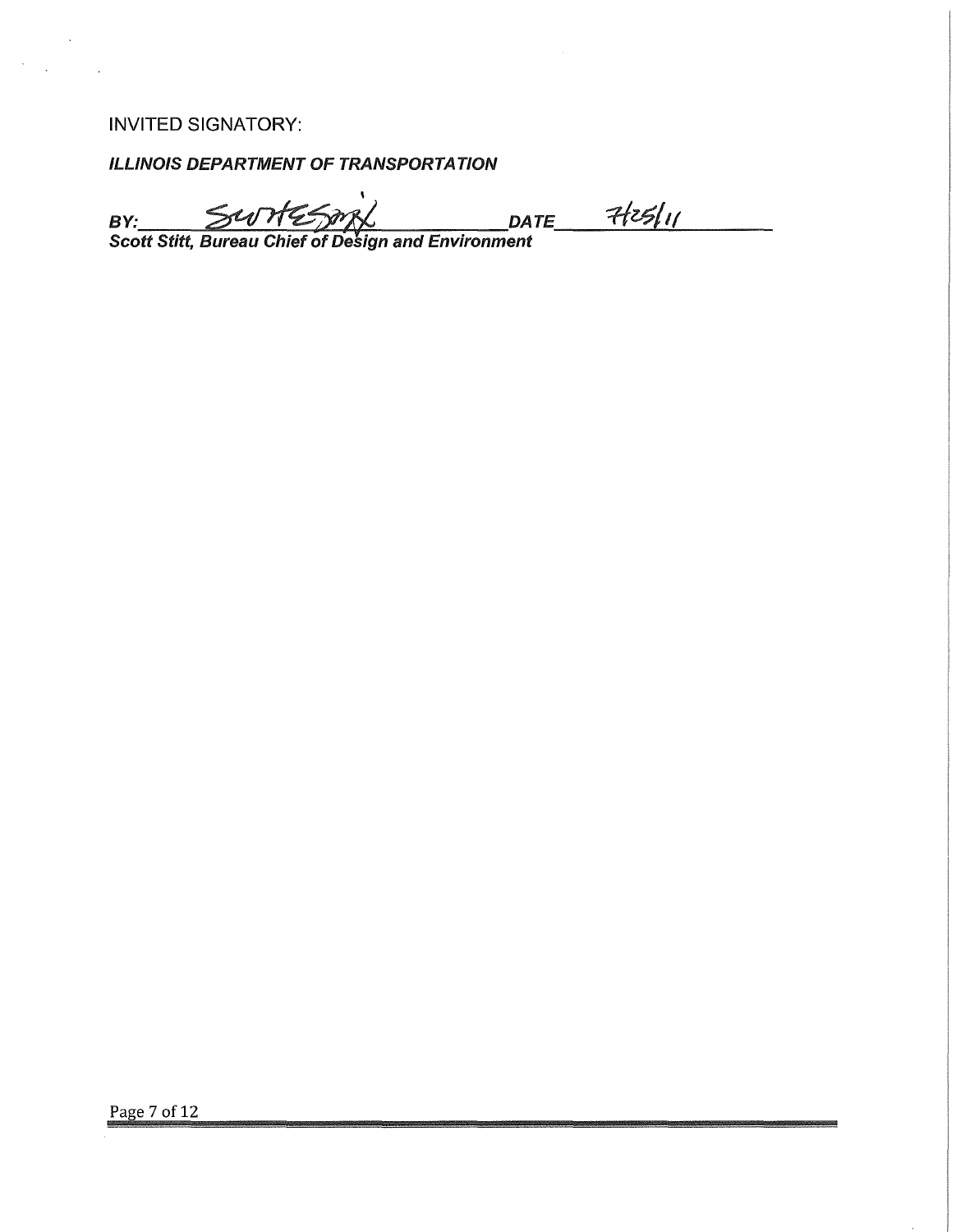# APPENDIX A

# STANDARD DATA-RECOVERY PLAN FOR EURO-AMERICAN TRADITION ARCHAEOLOGICAL SITES

### **Introduction**

The Illinois State Archaeological Survey (ISAS), a joint program of the Prairie Research Institute at the University of Illinois at Urbana-Champaign (UIUC) and the Illinois Department of Transportation (IDOT), prepared this data-recovery plan for the archaeological mitigation of historic period Euro-American Tradition habitation sites.

The Euro-American Tradition refers to those patterns of technology and material culture that separate historic period archaeological sites generated primarily by European immigrant and descendent populations from sites generated by indigenous North American populations following traditional cultural practices. Euro-American archaeological sites include habitation sites with residential zones and associated activity areas, as well as commercial, manufacturing, civic, and transportation related sites and facilities. This data-recovery plan does not cover formal cemeteries.

Given that IDOT projects commonly occur in rural or once-rural settings, specific methodologies have been developed for the standard treatment of farmsteads. The following plan outlines the so-called *farmstead methodology.* Adjustments to this methodology may be required when other types of historic period Euro-American resources are investigated, such as urban residential areas or other, more specialized non-domestic sites.

The central goal of this standardized data-recovery plan is to generate consistent and comparable information that can be readily synthesized and utilized in the preparation of overview studies. Such overview studies weave data from individual site investigations into a meaningful framework not only for understanding the past but also for evaluating the significance of newly identified archaeological sites (e.g., Mazrim 2011, 2008, 2007, 2002).

This plan was developed in accordance with the Secretary of the Interior's *Standards and Guidelines for Archaeology and Historic Preservation* (48 FR 44716), and "The Treatment of Archaeological Properties" published in 1980 by the Advisory Council on Historic Preservation. All procedures outlined in this plan are implemented using standard ISAS techniques, which are outlined in *!SAS Field Manual 2005: Standard !SAS Field Procedures for Phase L IL and III Archaeological Investigations.* 

The IDOT and Illinois State Historic Preservation Officer have jointly determined that the historic sites to be investigated with this recovery plan are eligible for the National Register of Historic Places (NRHP) under Criterion **D.**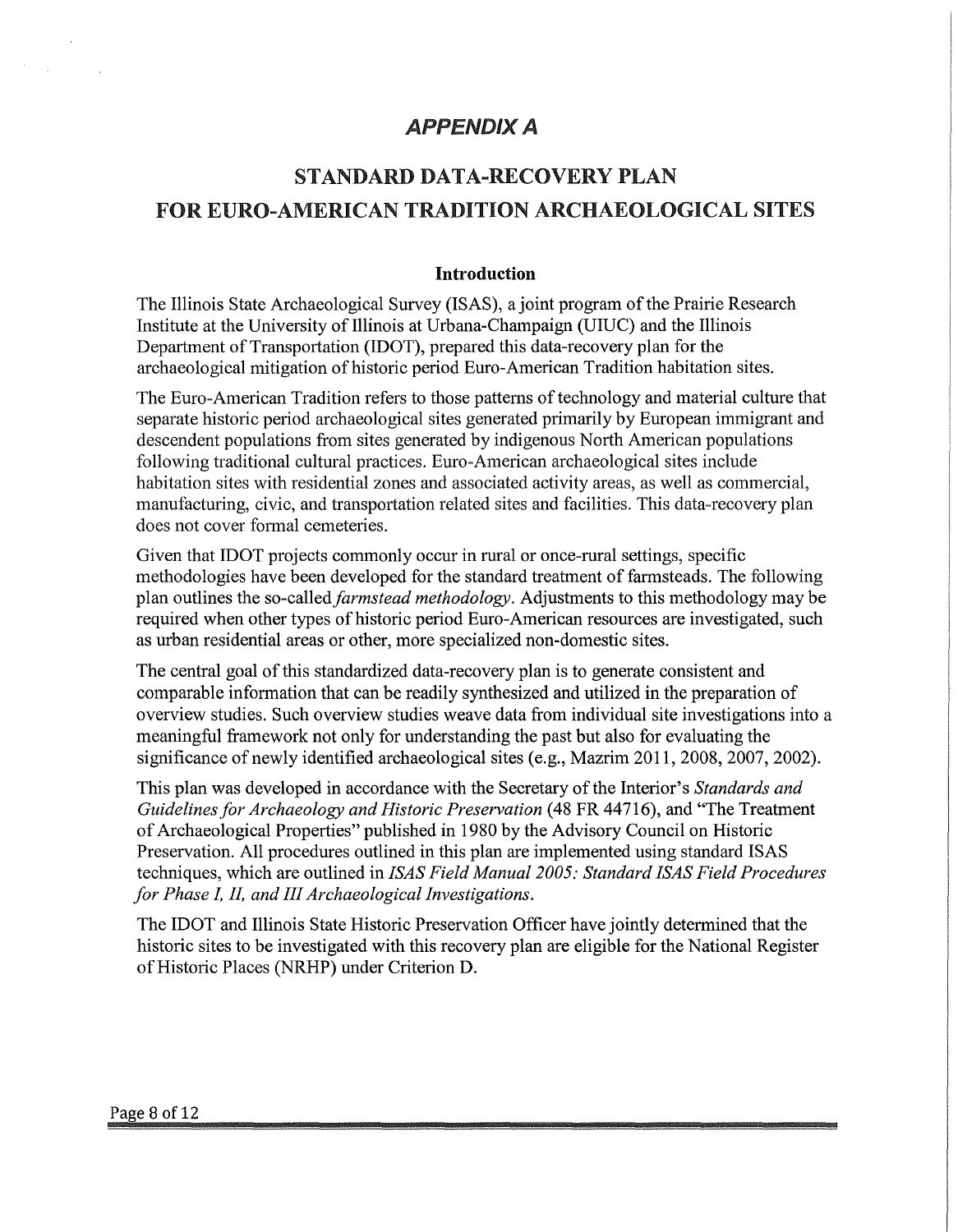### Natural and Cultural Setting

The first step in the assessment of a Euro-American agrarian site is a consideration of its environmental setting. Midwestern archaeological studies have noted a preference among early pioneers to build their first homes and settlements along timber-prairie borders. Reasons for these choices include protection from the elements, proximity to timber, water, and wild animal resources, and the presence of early transportation networks, such as Native American trails. Later settlement patterns altered to reflect a movement out onto the prairie, with improved roads and railroads often determining both settlement patterns and communication corridors. Relevant research materials include the original General Land Office survey notes and maps, which provide baseline information for presettlement vegetation, including the distribution of prairie and forest landscapes, and in some cases the location of very early cultural features, such as roads, trails, and even squatters fields. This early data is supplemented with modem soil surveys, topographic mapping, and aerial photography to further define presettlement and early settlement period environments.

Beyond the environmental setting, the General Land Office records often provide the earliest information relative to the cultural setting, typically recording the first owner of each parcel of land, and in the case of recorded preemption rights, giving clues as to when a property was actually settled. Early settlement history is also reflected in both public and private sector documents, including local and county-level deed, mortgage, and tax records, published biographies and histories, and perhaps most significantly, the various property ownership maps and atlases that were published throughout the nineteenth and early twentieth centuries. Alternate sources for property owner information include state and local censuses, including population, agricultural, and even manufacturing schedules.

Summaries of both natural and cultural/historical research are considered an integral part of the pre-field work research, and summaries will be provided in any reporting.

### **Summary of Previous Investigations**

In general, sites to be investigated under this plan were located by ISAS personnel during the Phase I survey of the proposed project. When necessary, existing archaeological and historical property lists and documents will be consulted and oral histories conducted to fully develop a site's historical context, to aid in locating features, and to gain an understanding of a site's organization and stratigraphy. Test excavations at the site will have revealed the presence of intact subsurface features and cultural material; thus, documenting the site's potential to yield new and important information about the history of Illinois.

### **Research Design**

The data generated by excavations at the historic site(s) will be used to address a broad range of topics, but the initial focus will include examine at least three broad topics: (1) settlement patterns and land distribution; (2) subsistence practices; and (3) architecture. Insights into changing patterns of community organization may also be gained, as may insights into changes in social organization and subscription to mass-produced goods. The data recovered will then be compared with that from other regional sites.

**Settlement Patterns and Land Distribution.** The mitigation of historic sites requires the study of patterns of settlement by the pioneers who came to Illinois. The types of sites, their

#### Page 9 of 12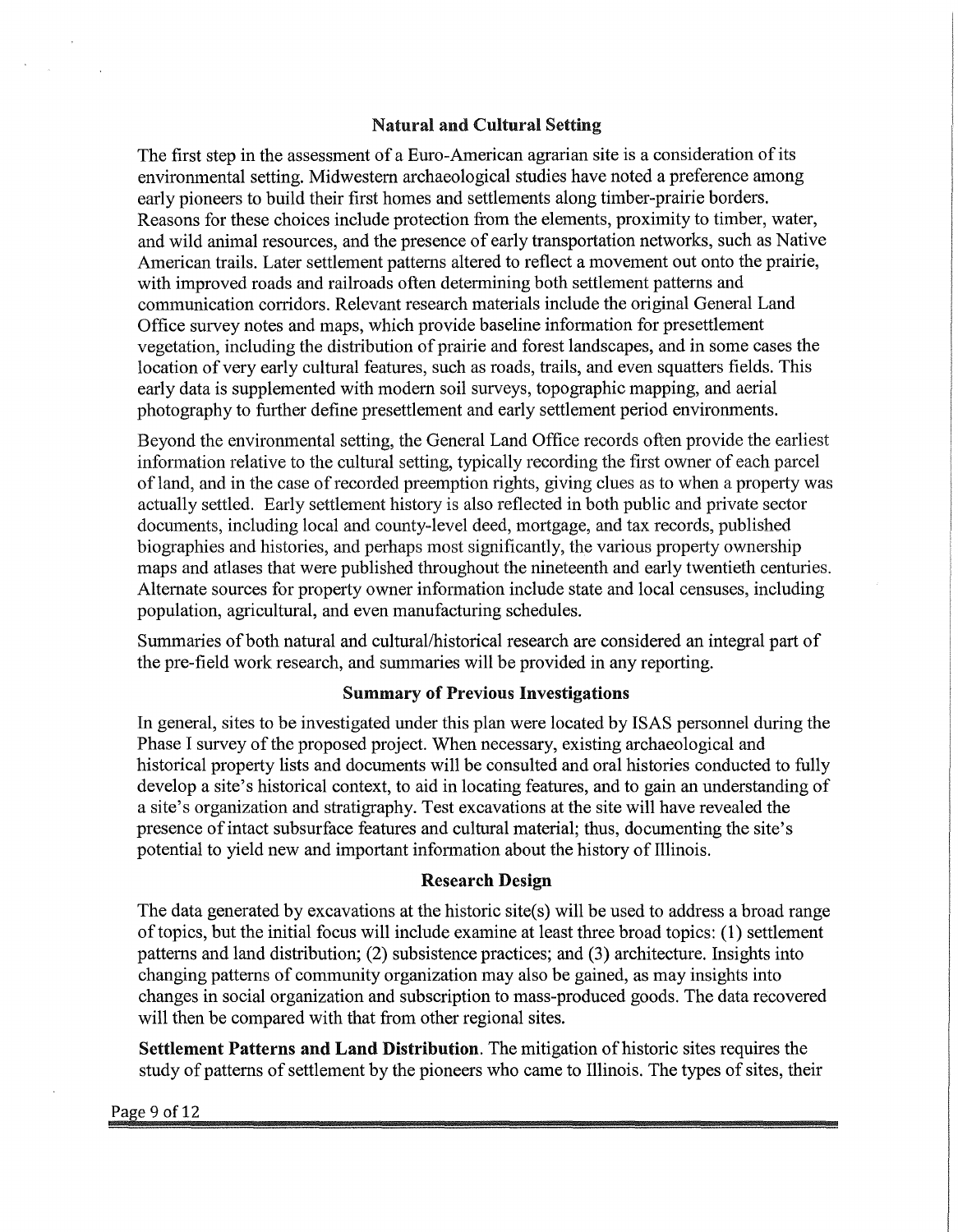location, number and distribution, all provide important information on early settlement patterns and how they influenced later land development and settlement. In order to understand these settlement patterns, detailed archival and archaeological information is required to determine the age, type, and function of specific sites. In addition, data indicating when specific features originated and any transformations in function through time is also needed. Inter- and intra-spatial orientation of structures and features must also be studied.

**Subsistence.** Subsistence in early Euro-American farmsteads was based largely on foods produced directly for household consumption. With limited transportation systems and access to processed flour, wheat was an important crop. Water-powered gristmills were among the earliest important industries. Hogs were important sources of meat, cattle provided milk and butter, and chickens were commonly kept for eggs. Fruit trees and vegetable gardens were also important sources of food on many nineteenth century farms. In addition to these homegrown foods, wild plants and animals supplemented the diet. Deer, various small game mammals, fish, waterfowl, and wild turkey were common, along with wild nuts and fruits, which were seasonally available. Flotation samples taken from feature contexts should provide abundant evidence of subsistence. Identification of carbonized and uncarbonized plant remains will document the range of wild, domestic, and exotic plant species present. Wild, domesticated, and imported animal resources will be identified through the analysis of faunal remains recovered from flotation samples, as well as larger specimens recovered through standard excavation procedures.

Architecture. Building techniques and architectural forms can reflect ethnic identity, stylistic concerns, economic status, and the relative availability of local and imported construction materials. Intact structures dating from the era of earliest Euro-American settlement are comparatively scarce, as many buildings have been abandoned, dismantled, or otherwise destroyed and/or replaced by more recent construction. Early structures are generally poorly documented and specific details regarding their construction are not available. Intact subsurface remains provide information on dwelling size and shape and details of cellar and footing construction. The distribution of hardware, wood, glass, and other structural items within and around the foundation fill offers clues to the appearance of the superstructure. Exposure and detailed mapping of complete foundations is necessary to document the size, orientation, and shape of the dwelling. The construction materials employed need to be identified along with their likely places of origin. Measured plan views, profiles, and photographs of structural features will provide details on construction techniques. Horizontal and vertical provenience data on other structural remains will aid in the interpretation of aspects of the building superstructure.

### **Mitigation Plan**

Investigations will be conducted in compliance with the National Historic Preservation Act of 1966, as amended, and will be carried out by ISAS archaeologists who meet the Secretary of the Interior's professional qualifications standards (48-FR-447838-9). In designing and carrying out the work, ISAS staff will also take into account the Advisory Council on Historic Preservation's publication on the *Treatment of Archeological Properties.* 

Standard ISAS methods (i.e., as outlined in the *!SAS Field Manual 2005)* will be employed in all aspects of the data recovery. A standard controlled surface collection grid (generally comprised of 10 x 10-m collection units) will also be used, where possible, as the basis for a

Page 10 of 12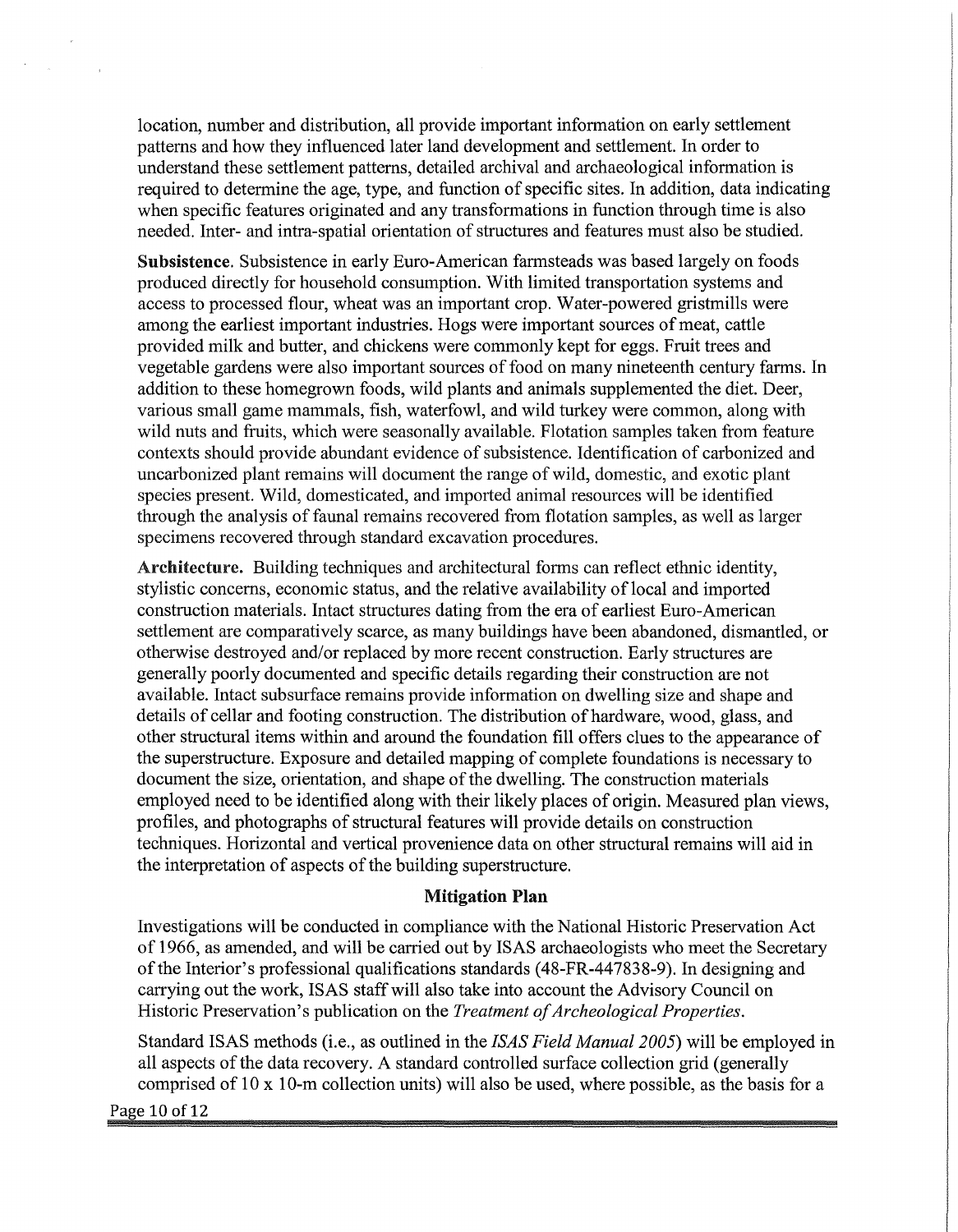gridded metal detector survey to recover that class of artifacts. These individual grid cells will also form the parameters for subsequent machine-aided excavation units, which will be removed in an incremental fashion to increase the artifact sample from the site. Experience indicates that a significant percentage of the historic artifacts from a given site are located in the plow zone and this material, if collected systematically, can provide information about the location of activity loci that are generally not represented by subsurface features (i.e. barnyard activities).

Given this type of systematic plow zone sampling approach, hand-excavated units will be used more sparingly on nineteenth century historic period sites, because intact subsurface deposits are generally rare outside the limits of subterranean facilities. Thus, adequate artifact samples can typically be derived from surface collection, metal surveys, systematically collected, standard-sized machine excavation blocks, and feature excavations. However, more rigorous plow zone and A-horizon sampling methods, including dry or water screening, and bulk flotation sample collection, will be undertaken on sites believed to be attributable to historic Indian, French, and very early British/ American period components to amass adequate samples and recover micro-artifacts, such as glass beads.

Due to the large size of many historic cellars and the extremely deep nature of some water collection facilities, standard ISAS excavation protocols allow these features to be sampled, as opposed to completely excavated. Large features, such as cellars, will be excavated in quarters or halves (similar to prehistoric structures), so that both the long and short axis profiles can be mapped and documented. Deeper features, such as wells and cisterns, will typically only be sampled to a reasonable depth ( ca. one to two meters) because their absolute limits often cannot be established through hand-excavation, given personal safety considerations. The overall depths of these features may be assessed through additional hand probing and/or machine-trenching, once the hand-excavated samples have been removed. Such sampling strategies, however, must obtain an adequate artifact assemblage and other forms of information to determine the feature's temporal placement and construction techniques. In addition, historic posts will be mapped in plan view, but only a subset may be formally excavated depending upon the number encountered and their relationship to other site features. Any posts that are not excavated will be hand-probed to assess their overall depth.

While not expected, should historic mortuary sites or features be encountered, the remains will be mapped and removed in accordance with all procedures and guidelines associated with the Illinois Human Skeletal Remains Protection Act (HSRPA, 20 ILCS 3440, 17 IAC 4170) and detailed in the ISAS excavation manual (ISAS 2005). Disposition of the human remains and any burial artifacts will be accomplished under the provisions of the Act.

In the laboratory, all artifacts will be washed, cleaned, labeled, and sorted by ISAS personnel at the appropriate Survey Division office, following standard ISAS procedures (ISAS 2005). Botanical, zoological, and historical materials will then be analyzed by ISAS specialists at the University of Illinois or by qualified consultants.

All archaeological reports resulting from the project will comply with contemporary standards, including the Secretary of the Interior's *Standards for Final Reports of Data Recovery Programs* (42-FR-5377-79). The ISAS will also ensure that all final archeological reports are presented in a format acceptable to the Illinois State Historic Preservation Officer

Page 11 of 12